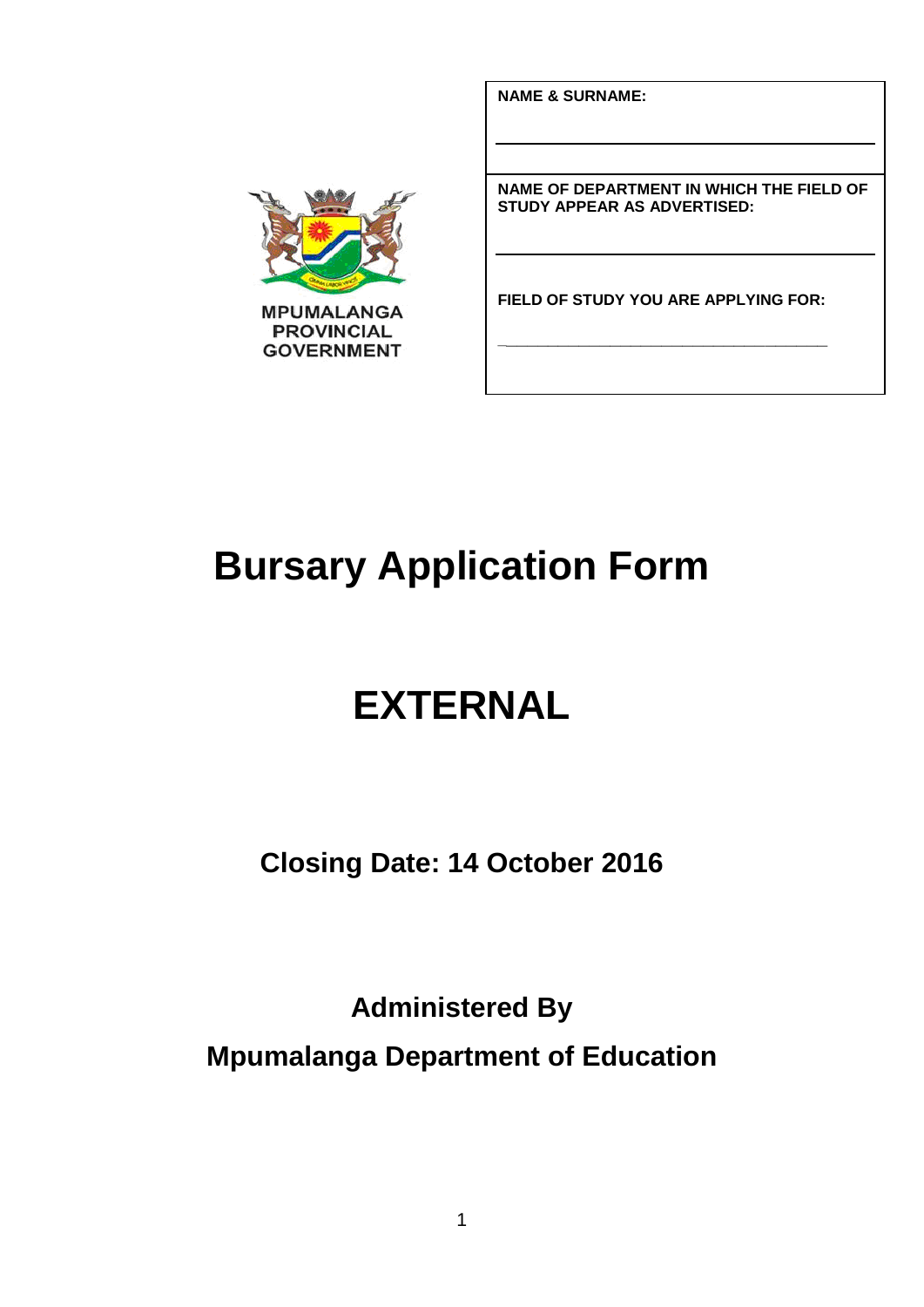#### **BURSARIES WILL BE AWARDED TO APPLICANTS TO STUDY FULL-TIME AT ACCREDITED HIGHER EDUCATION INSTITUTIONS TO STUDY TOWARDS IDENTIFIED STUDY FIELDS/ SCARCE SKILLS, FOR THE MINIMUM PRESCRIBED/ MINIMUM REMAINING DURATION OF THE COURSE.**

#### **1. THE FOLLOWING DOCUMENTS MUST ACCOMPANY YOUR APPLICATION:**

- 1.1 Certified copy of birth certificate or identification document (ID).
- 1.2 Certified copies of salary statements of both parents/ guardians. In the case of death of one or both parents, submit certified copies of death certificates. In the case of orphans, submit a letter from social worker
- 1.3 Certified copies of Grade 12 certificate (or certified copy of Grade 12 June examination results if you are currently in Grade 12) **AND** latest examination results if you are already studying at a higher education institution.
- 1.4 In the case of applicants who state they have a disability, provide proof from a registered medical doctor or clinic/ hospital
- 1.5 Year end results if you are already studying at a tertiary institution or a university acceptance letter if you are not registered at a tertiary institution.
- 1.6 Proof of residential address e.g. municipal water and lights account that is not older than three months. For those who live in informal settlements, you can provide a letter and/or affidavit from a school, church or retail store where you receive your post (this letter must be on an official letterhead or have the stamp of the school, church or retail store).
- 1.7 A stamped letter from the CRDP coordinator at the local municipality confirming proof of residence for those who reside in CRDP municipalities
- 1.8 A letter from local social worker confirming indigent status, if applicable

#### **2. INSTRUCTIONS AND COMPLETION OF THE APPLICATION FORM**

- **2.1** For any further enquiries and assistance in completing the application form, please contact the bursary office at Building Five, Riverside Government Complex, Nelspruit, Telephone number: **General enquiries contact: 013 766 5355 / 5243 / 5368/ 5370/ 5077**
- **2.2** Incomplete application forms will not be considered.
- **2.3** Please complete the form **using capital letters in black ink**.
- **2.4** Mark appropriate blocks with an "**X** ".
- **2.5** No bursary will be granted if it does not comply with the criteria.
- **2.6** No change of course from the one which the bursary was allocated will be approved.
- **2.7** Consult with vocational councilors at a tertiary institution to make sure that you qualify for admission in the study field you applied for.
- **2.8** Special equipment necessary for the course registered will be paid for separately on receipt of such a request. Each request will be dealt with on its own merits.
- **2.9** The closing date for submitting application forms is *14 October 2016* and no late application forms will be considered.
- **2.10** Your application will not be considered if you apply for more than one study field.
- **2.11** If you do not receive any response from the bursary section within four months after the closing date for applications, please consider your application as unsuccessful.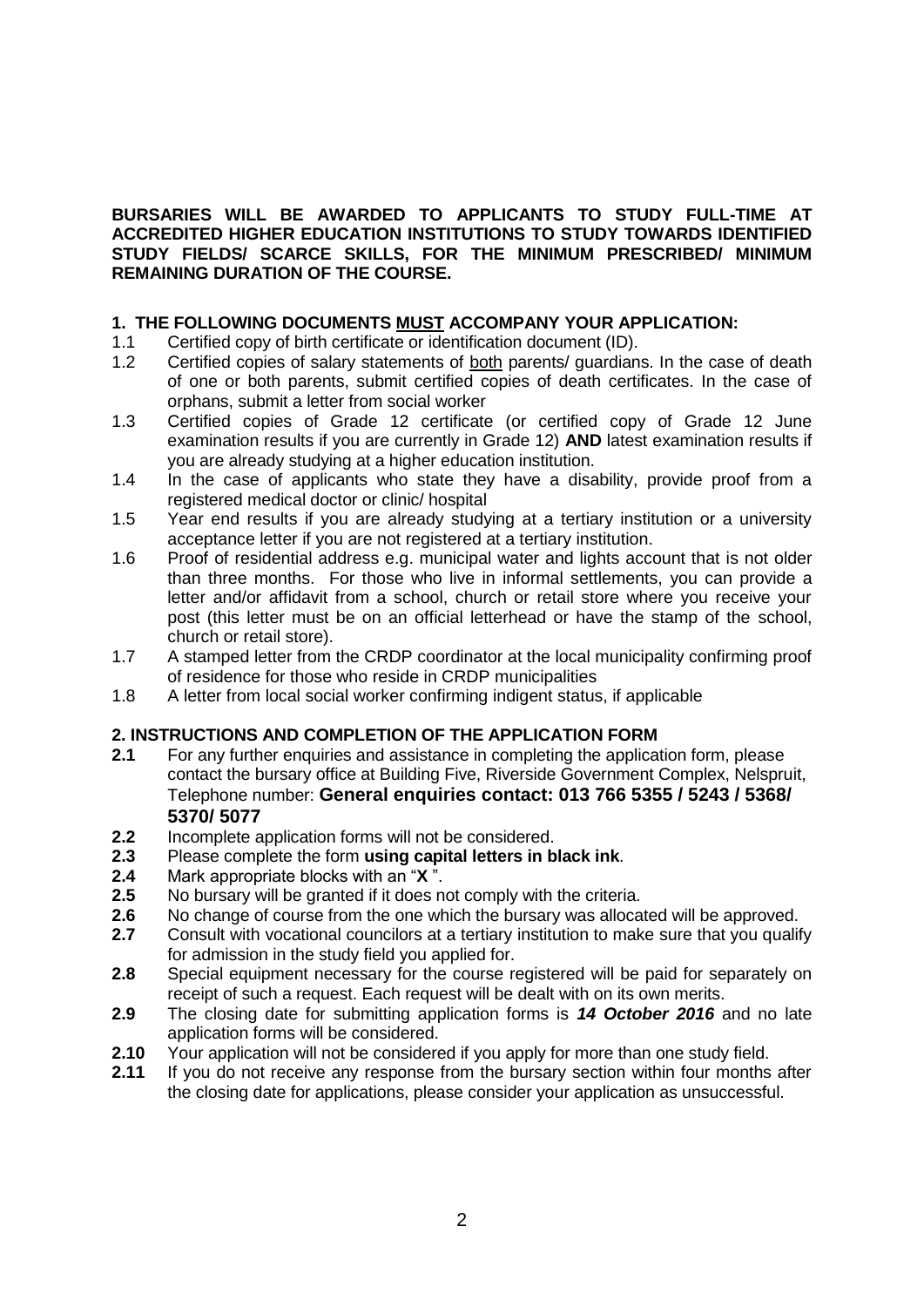| FULL TIME EXTERNAL BURSARY APPLICATION FORM                                                                 |                  |                                    |                      |          |                      |                                   |       |                |
|-------------------------------------------------------------------------------------------------------------|------------------|------------------------------------|----------------------|----------|----------------------|-----------------------------------|-------|----------------|
| 1. Bursary application for which academic year?                                                             |                  |                                    |                      |          |                      |                                   |       |                |
| <b>PERSONAL DETAILS</b>                                                                                     |                  |                                    |                      |          |                      |                                   |       |                |
| 2. ID Number:                                                                                               |                  |                                    | 3. Surname:          |          |                      |                                   |       |                |
| 5. First Names:<br>4. Initials:                                                                             |                  |                                    |                      |          |                      | 6. Title:                         |       |                |
| 8. Race:<br>7. Gender:<br>Male<br>Female                                                                    |                  | <b>Black</b>                       |                      | Coloured |                      | <b>Indian</b>                     | White |                |
| 9. RSA Citizen?<br>Yes<br>N <sub>O</sub>                                                                    |                  | 10. Mpumalanga Resident / Citizen? |                      |          |                      |                                   | Yes   | No             |
| 11. Disabled?<br>If "Yes" specify (also provide proof):<br>Yes<br>N <sub>o</sub>                            |                  |                                    |                      |          |                      | 14. Ward No                       |       |                |
| 12. District:                                                                                               | 13. Municipality |                                    |                      |          |                      |                                   |       |                |
| 15. Postal Address:                                                                                         |                  | 16. Residential Address:           |                      |          |                      |                                   |       |                |
|                                                                                                             |                  |                                    |                      |          |                      |                                   |       |                |
|                                                                                                             |                  |                                    |                      |          |                      |                                   |       |                |
|                                                                                                             |                  |                                    |                      |          |                      |                                   |       |                |
| Town: Post Code:                                                                                            |                  |                                    |                      |          | Town: Post Code:     |                                   |       |                |
| 17. Telephone Number:                                                                                       |                  | 18. Cell Number (own)              |                      |          |                      |                                   |       |                |
|                                                                                                             |                  |                                    |                      |          |                      |                                   |       |                |
| 19. Cell no of parent/ guardian:                                                                            |                  | 20. E-mail Address:                |                      |          |                      |                                   |       |                |
| 21. Name of Parent's/Guardian's Employer                                                                    |                  |                                    |                      |          |                      |                                   |       |                |
| 22. Telephone of Parent's/Guardian's Employer                                                               |                  |                                    |                      |          |                      |                                   |       |                |
| 23. Address of Parent's/Guardian's Employer                                                                 |                  |                                    |                      |          |                      |                                   |       |                |
|                                                                                                             |                  |                                    |                      |          |                      |                                   |       |                |
|                                                                                                             |                  |                                    |                      |          |                      |                                   |       |                |
|                                                                                                             |                  |                                    |                      |          |                      |                                   |       |                |
| 24. Combined monthly income of parent(s)/                                                                   |                  |                                    |                      |          |                      |                                   |       |                |
| guardian(s)                                                                                                 |                  |                                    |                      |          |                      |                                   |       |                |
| <b>EDUCATIONAL QUALIFICATIONS</b>                                                                           |                  |                                    |                      |          |                      |                                   |       |                |
| 25. Matriculation Year:                                                                                     |                  |                                    |                      |          |                      |                                   |       |                |
| 26. Name of School:                                                                                         |                  |                                    |                      |          |                      |                                   |       |                |
| 27. Do you have any previous qualifications? (provide proof, if any)                                        |                  |                                    |                      |          |                      |                                   | Yes   | No             |
| 28. If yes, complete the following:                                                                         | Year             |                                    |                      |          |                      |                                   |       |                |
| Name of Qualification                                                                                       | Obtained         |                                    |                      |          | Name of Institution  |                                   |       |                |
|                                                                                                             |                  |                                    |                      |          |                      |                                   |       |                |
| 29. Name of the Institution (University / University of                                                     |                  |                                    |                      |          |                      |                                   |       |                |
| Technology / FET College, etc) where you intend registering/                                                |                  |                                    |                      |          |                      |                                   |       |                |
| studying:                                                                                                   |                  |                                    |                      |          |                      |                                   |       |                |
| 30. Name of the Qualification (e.g. BSc / B.Ed FET or GET/                                                  |                  |                                    |                      |          |                      |                                   |       |                |
| ND in Technology / etc) you intend registering / studying:                                                  |                  |                                    |                      |          |                      |                                   |       |                |
| (Specify only one qualification as per the advert)                                                          |                  |                                    |                      |          |                      |                                   |       |                |
| 31. Major Subjects                                                                                          |                  |                                    | I <sup>st</sup> Year |          | $2^{nd}$ Year        | $\overline{\mathcal{F}}^{d}$ Year |       | $4^{th}$       |
| 32. Year of Study you intend registering / studying:                                                        |                  |                                    |                      |          |                      |                                   |       | Year           |
| 33. Current Academic Year (if currently studying)                                                           |                  |                                    | $I^{st}$ Year        |          | 2 <sup>nd</sup> Year | $\overline{3^{rd}$ Year           |       | $4^{th}$       |
|                                                                                                             |                  |                                    |                      |          |                      |                                   |       | Year           |
| 34. Student Number (if any)<br>35. Need bursary for how many years                                          |                  |                                    |                      |          |                      |                                   |       |                |
| 36. Does the Qualification / Field of Study that you intend registering / studying<br>N <sub>O</sub><br>Yes |                  |                                    |                      |          |                      |                                   |       |                |
| appear in the bursary advertisement as an identified need?                                                  |                  |                                    |                      |          |                      |                                   |       |                |
| 37. Have you been a Mpumalanga Provincial Government bursary holder before?                                 |                  |                                    |                      |          |                      |                                   | Yes   | N <sub>O</sub> |
| 38. If you were a bursary holder before, did you complete your studies?                                     |                  |                                    |                      |          |                      |                                   | Yes   | N <sub>O</sub> |
| 39. Are you currently a bursary holder?                                                                     |                  |                                    |                      |          |                      |                                   | Yes   | N o            |
| 40. If your answer to 39 above is yes, state the name of                                                    |                  |                                    |                      |          |                      |                                   |       |                |
| your sponsor                                                                                                |                  |                                    |                      |          |                      |                                   |       |                |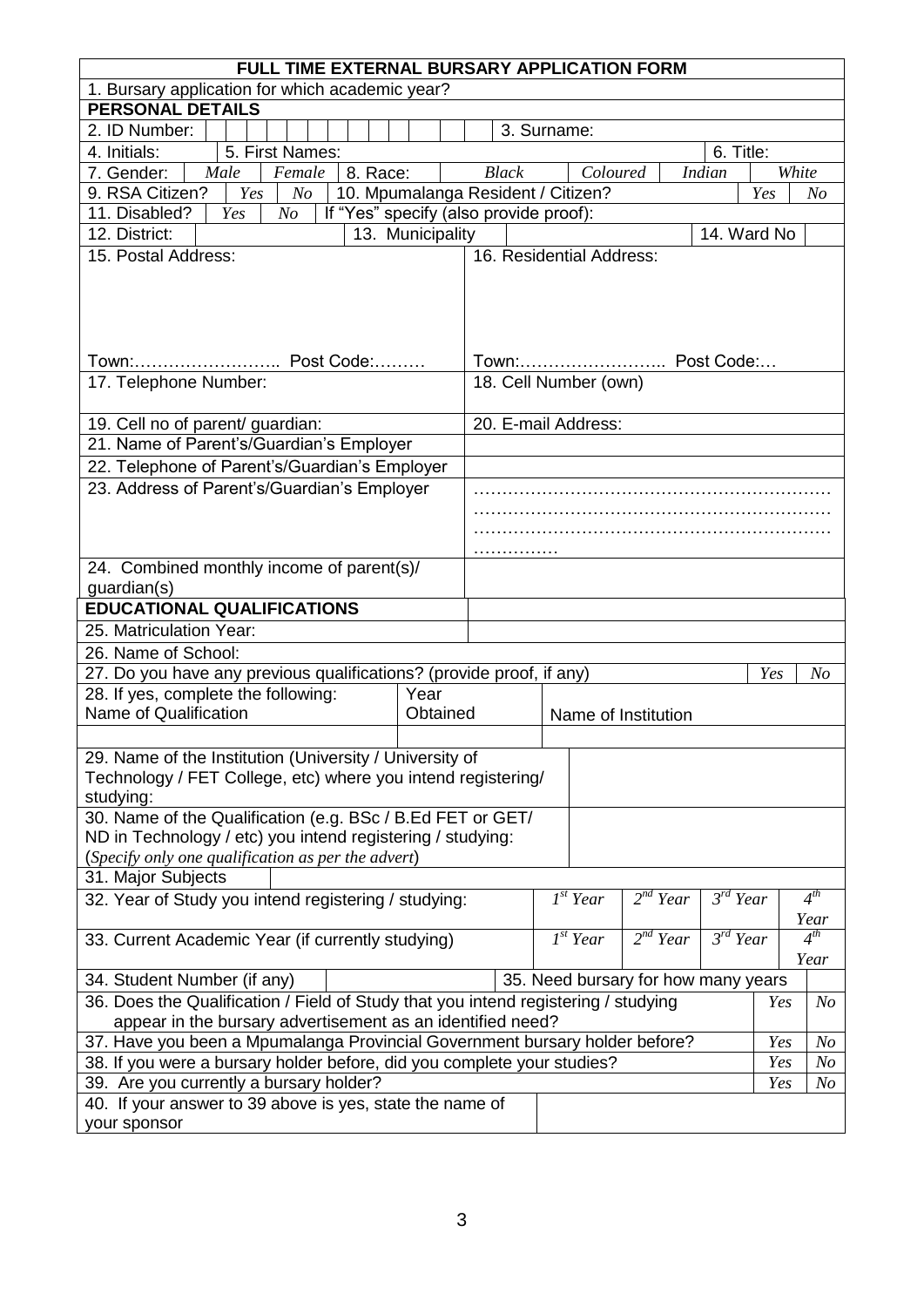#### **DECLARATION BY APPLICANT:**

|                                                                                        | declare that the |  |
|----------------------------------------------------------------------------------------|------------------|--|
| above particulars are complete and correct and I understand that any false information |                  |  |
| supplied will lead to the immediate cancellation of the bursary.                       |                  |  |

| <b>SIGNATURE OF APPLICANT:</b> | DATE: |
|--------------------------------|-------|
|--------------------------------|-------|

| <b>SIGNATURE OF PARENT/GUARDIAN:</b>     | DATE: |
|------------------------------------------|-------|
| (If applicant is under the age of $21$ ) |       |

**\_\_\_\_\_\_\_\_\_\_\_\_\_\_\_\_\_\_\_\_\_\_\_\_\_\_\_\_\_\_\_\_\_\_\_\_\_\_\_\_\_\_\_\_\_\_\_\_\_\_\_\_\_\_\_\_\_\_\_\_\_\_\_\_\_\_\_\_\_\_\_\_\_\_**

#### **CHECKLIST**

Mark appropriate blocks with an "**X** ".

| Certified copy of birth certificate or identification document (ID)                     |  |
|-----------------------------------------------------------------------------------------|--|
| Certified copy of the salary statement/affidavit of income of your parents or guardians |  |
| Certified copy of Grade 12 certificate/ NCV                                             |  |
| Certified copy of Grade 12 June examination results (if you are currently in Grade 12)  |  |
| Latest examination results from higher education institution                            |  |
| Certified copies of previous formal qualifications, if any                              |  |
| Proof of disability from a registered medical doctor or clinic/ hospital                |  |
| Proof of indigent status                                                                |  |
| A proof of registration or acceptance letter from higher education institution          |  |

#### **PLEASE NOTE:**

- 1. This is an application for a bursary only. Applicants are reminded to apply at the accredited higher education institution as indicated in No 29 on page 3.
- 2. Applicants currently in Grade 12 are reminded to submit final Grade 12 statement of examination results as soon as they become available in January 2017.
- 3. Applicants who are currently studying at a higher education institution are reminded to submit final examination results as soon as they become available in November/ December 2016.
- 4. Applicants who do not have the acceptance letter from the higher education institution by the closing date of this application must submit it by not later than 18 December 2016 or else the application will not be considered.
- 5. Verification of Residential address and indigent status will be conducted without prior notification. Please note that verification visits do not imply that the applicant has been successful in receiving a bursary.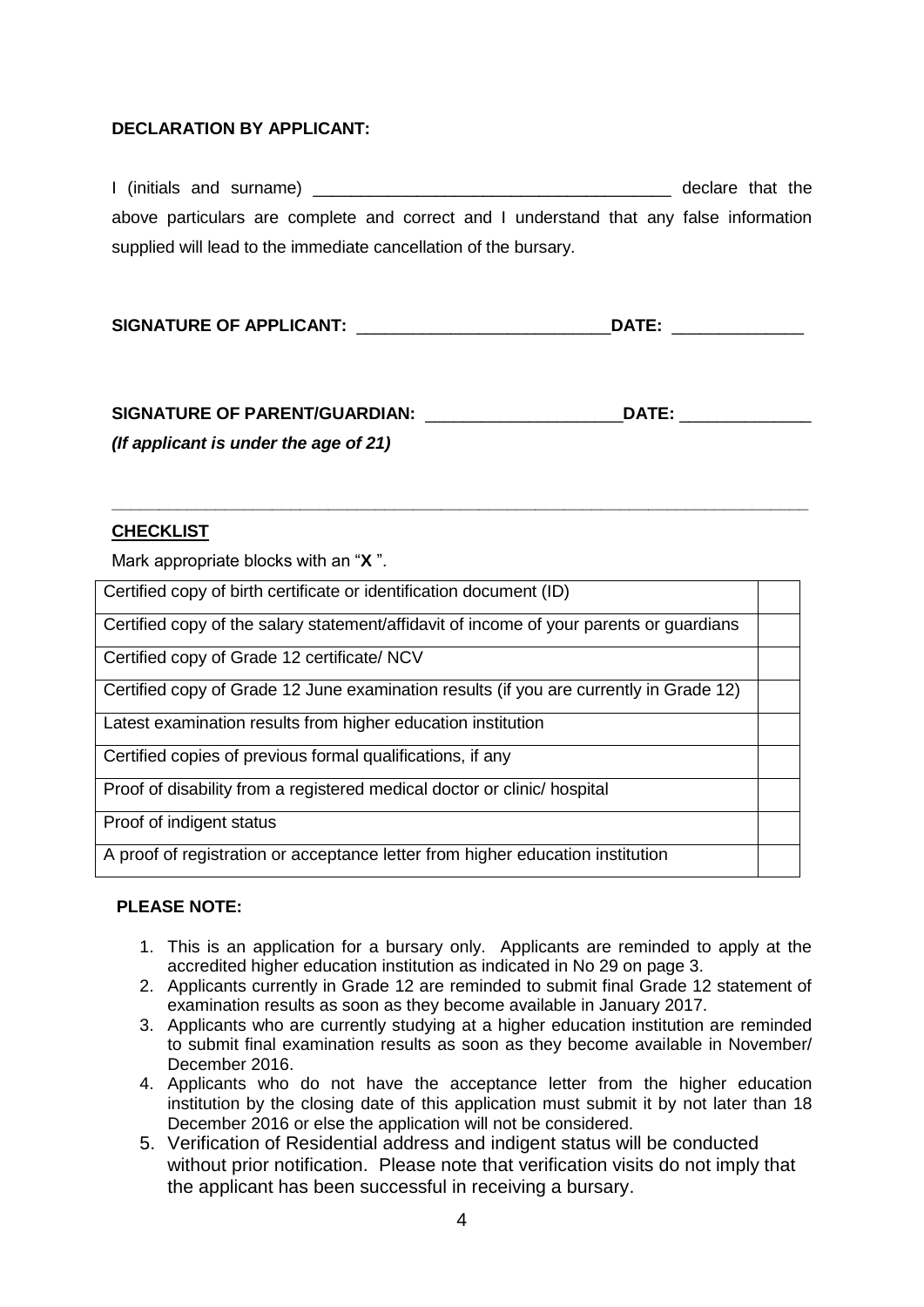# **6. Kindly note that no fax or email of application forms will be accepted**

#### **MPUMALANGA PROVINCIAL GOVERNMENT: BURSARY AWARDS FOR 2017 ACADEMIC YEAR**

The Mpumalanga Provincial Government endeavours to implement the Provincial Human Resource Development Strategy and the Mpumalanga Economic Growth and Development Path, and hence intends to award bursary opportunities to unemployed youth who resides in the province to further their studies in critical and scarce skills indicated in the table below. The bursary scheme prioritizes the previously disadvantaged and deep rural communities in the province of Mpumalanga. In addition, females and people with disabilities are encouraged to apply:

### DEPARTMENT OF AGRICULTURE, RURAL DEVELOPMENT AND LAND ADMINISTRATION

| <b>FIELD OF STUDY</b>                                      | <b>FIELD OF STUDY</b>                          |
|------------------------------------------------------------|------------------------------------------------|
| Bachelor of Veterinary Science (BVSc)                      | <b>B.Sc in Animal Health</b>                   |
| National Diploma in Veterinary   B.Sc in Animal Production |                                                |
| Technology                                                 |                                                |
| National Diploma in Veterinary Nursing                     | B.Sc in Agricultural Engineering (Bio Resource |
|                                                            | Engineering                                    |

#### DEPARTMENT OF CULTURE, SPORTS AND RECREATION

| <b>FIELD OF STUDY</b>                                              | <b>FIELD OF STUDY</b>                                                         |
|--------------------------------------------------------------------|-------------------------------------------------------------------------------|
| Information Science: Archival Studies                              | Human Museum Scientists                                                       |
| <b>Library Information Studies</b>                                 | Indigenous knowledge System                                                   |
| Management                                                         | Heritage Management/ Heritage Site   Sports Science or Human Movement Science |
| Degree /National Diploma (Siswati and<br>IsiNdebele) practitioners |                                                                               |

#### DEPARTMENT OF ECONOMIC DEVELOPMENT AND TOURISM

| <b>FIELD OF STUDY</b>                      |            |           | <b>FIELD OF STUDY</b>               |
|--------------------------------------------|------------|-----------|-------------------------------------|
|                                            |            |           |                                     |
| Masters Local and Regional Economic        |            |           | Geographic Information System (GIS) |
| Development                                |            |           |                                     |
|                                            |            |           |                                     |
| <b>Econometrics and Economic Modelling</b> |            |           | <b>Energy Economics</b>             |
|                                            |            |           |                                     |
| <b>Economics Statistics and Analysis</b>   |            |           | <b>B.Com Economics</b>              |
|                                            |            |           |                                     |
|                                            |            |           |                                     |
| Information                                | and        | knowledge | <b>Mining Economics</b>             |
| Management                                 |            |           |                                     |
| Tourism                                    |            | and       |                                     |
|                                            | Management |           |                                     |
| Development                                |            |           |                                     |
|                                            |            |           |                                     |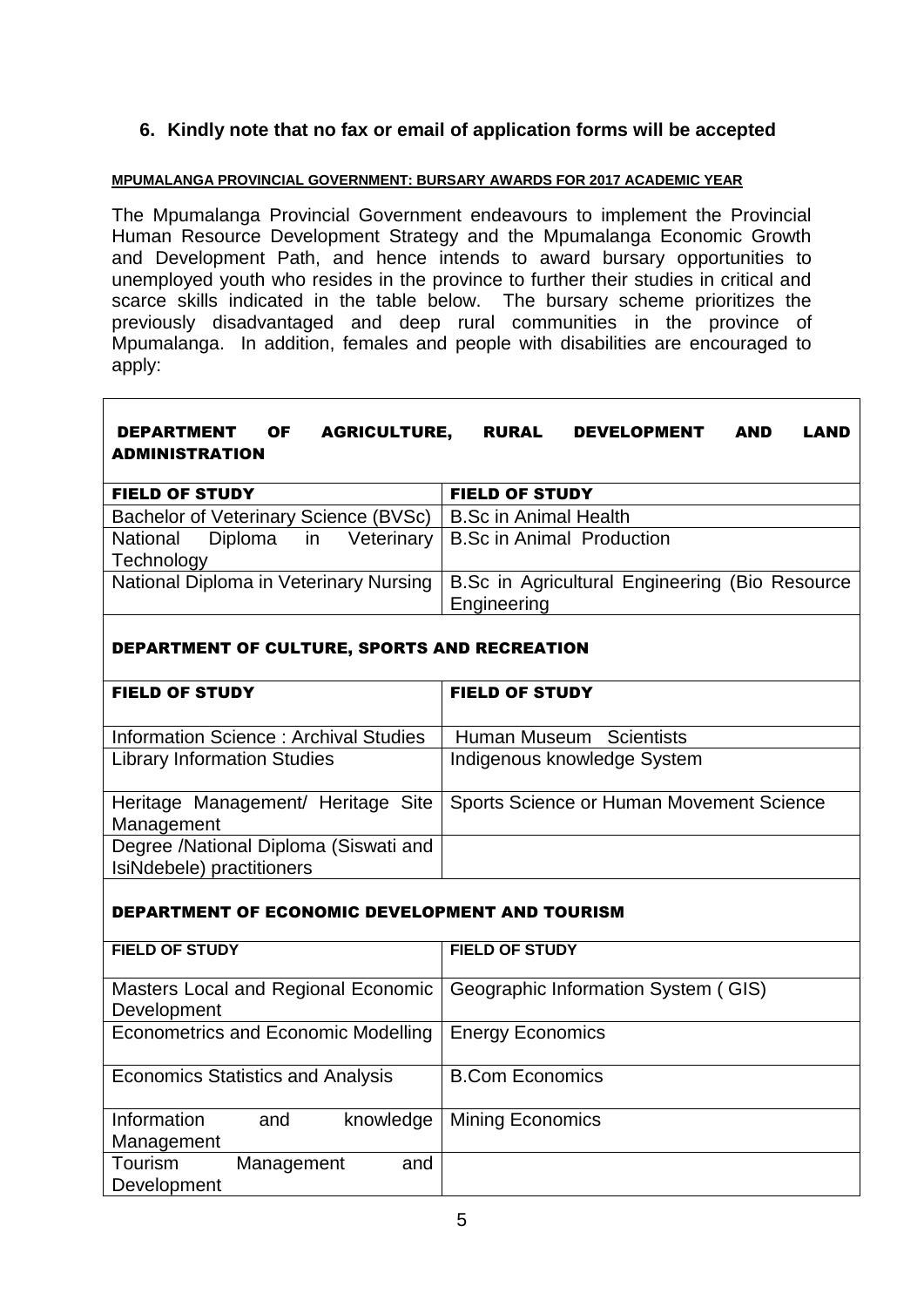| DEPARTMENT OF EDUCATION                                                                         |                                                                                                                                                                                                                                                                                                                                                                                                                                                          |
|-------------------------------------------------------------------------------------------------|----------------------------------------------------------------------------------------------------------------------------------------------------------------------------------------------------------------------------------------------------------------------------------------------------------------------------------------------------------------------------------------------------------------------------------------------------------|
| <b>QUALIFICATIONS PUBLIC SERVICE</b>                                                            | FIELD OF STUDIES/SPECIALIZATIONS                                                                                                                                                                                                                                                                                                                                                                                                                         |
| Bachelor of Education Undergraduate<br>(UG)                                                     | Technology and Vocational-Senior Phase to<br><b>Further Education and Training</b>                                                                                                                                                                                                                                                                                                                                                                       |
| <b>Bachelor</b><br>Education<br>οf<br>Undergraduate(UG)                                         | Foundation phase                                                                                                                                                                                                                                                                                                                                                                                                                                         |
| <b>Bachelor of Education Undergraduate</b>                                                      | Mathematics and Natural Science Intermediate                                                                                                                                                                                                                                                                                                                                                                                                             |
| <b>Bachelor of Education Undergraduate</b>                                                      | <b>Mathematics and Natural Senior Phase</b>                                                                                                                                                                                                                                                                                                                                                                                                              |
| <b>Bachelor of Education Undergraduate</b>                                                      | Mathematics and Physical Science or Computer<br>Science Further Education and Training<br>Sports Science or Human Movement Studies or<br>BA in Sport Science / Music in Education or BA<br><b>Music</b>                                                                                                                                                                                                                                                  |
| <b>Bachelor of Education Undergraduate</b>                                                      | Accounting and Business Management Further<br><b>Education and Training</b>                                                                                                                                                                                                                                                                                                                                                                              |
| <b>Bachelor of Education Undergraduate</b>                                                      | African languages (Sepedi, IsiZulu, IsiXhosa,<br>IsiSotho, SeTswana, XiTsonga, IsiNdebele and<br>SiSwati) Senior Phase to further Education and<br>Training                                                                                                                                                                                                                                                                                              |
| <b>Bachelor of Education Undergraduate</b>                                                      | English & Geography or History, Senior Phase<br>further Education Education and Training                                                                                                                                                                                                                                                                                                                                                                 |
| Post Graduate Certificate in Education<br>(PGCE) or Advance<br>Diploma<br>ın<br>Education (ADE) | Foundation Phase and<br>Intermediate Phase<br>Strong in African languages referred above and<br>Maths and natural Science for Intermediate<br>Phase                                                                                                                                                                                                                                                                                                      |
| Post Graduate Certificate in Education<br>(PGCE) or Advance<br>Diploma<br>in<br>Education (ADE) | Senior Phase to Further Education and Training<br>in the following specializations:<br><b>Technical Subject</b><br>$\bullet$<br><b>Vocational Subject</b><br>$\bullet$<br><b>Mathematics</b><br>$\bullet$<br>Accounting<br>$\bullet$<br>African Languages<br>$\bullet$<br>Foundation phase<br>$\bullet$<br><b>Computer Science</b><br>$\bullet$<br><b>Physical Science</b><br>$\bullet$<br><b>Natural Science</b><br>$\bullet$<br>Geography<br>$\bullet$ |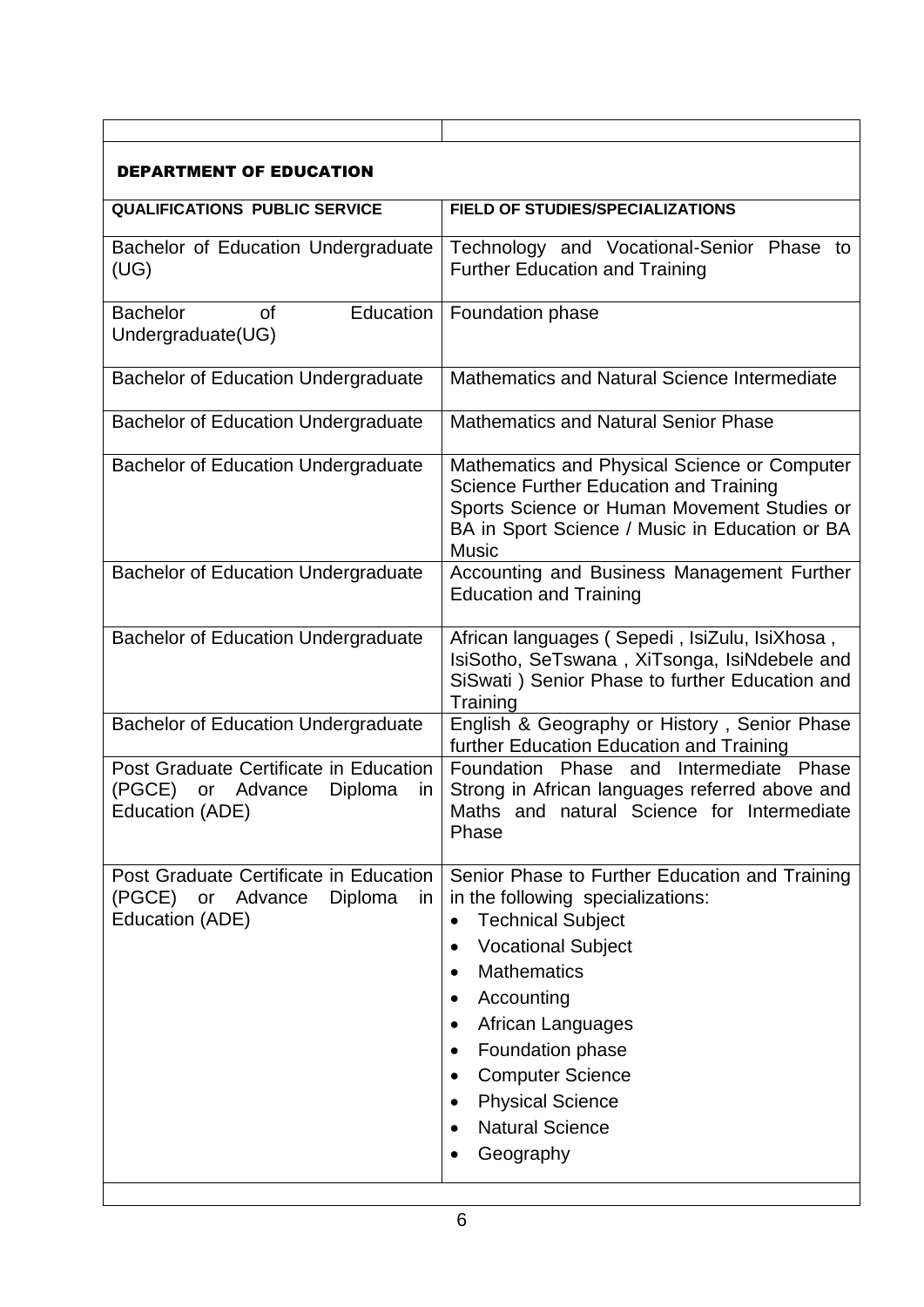# DEPARTMENT OF HEALTH **FIELD OF STUDY FIELD OF STUDY** Medicine (MBCHB) Diploma in Emergency Medical Services Pharmacy Speech & Hearing Therapy Radiography Physiotherapy Occupational Therapy Clinical Engineering Dental Therapy Medical Orthotics and Prosthetics B Cur Nursing ( University Degree) Dietetics /Nutrition Clinical Psychology ( Master's Degree)

#### DEPARTMENT OF HUMAN SETTLEMENT

| <b>FIELD OF STUDY</b>            | <b>FIELD OF STUDY</b>                  |
|----------------------------------|----------------------------------------|
| Construction<br>Management<br>or | Land & Property Development Management |
| <b>Construction Science</b>      |                                        |
| <b>Urban and Rural Studies</b>   | <b>Quantity Surveying</b>              |
| <b>Geotechnical Engineering</b>  | <b>Architectural Studies</b>           |
|                                  |                                        |

# DEPARTMENT OF PUBLIC WORKS, ROADS AND TRANSPORT

| <b>FIELD OF STUDY</b>             | <b>FIELD OF STUDY</b>                 |
|-----------------------------------|---------------------------------------|
| Architectural Science/ Technology | <b>Mechanical Engineering</b>         |
| <b>BSc Construction Studies</b>   | <b>Quantity Surveying</b>             |
| <b>Building Science</b>           | Land surveying                        |
| <b>Civil Engineering</b>          | <b>Transport Planning/Engineering</b> |
| <b>Electrical Engineering</b>     | <b>Aviation Technician/Inspector</b>  |
| <b>Transport Economist</b>        |                                       |

#### PROVINCIAL TREASURY

#### FIELD OF STUDY

National Diploma / BCom Financial Management/ Financial Accounting

National Diploma / BCom Internal Auditing

Bsc Information Technology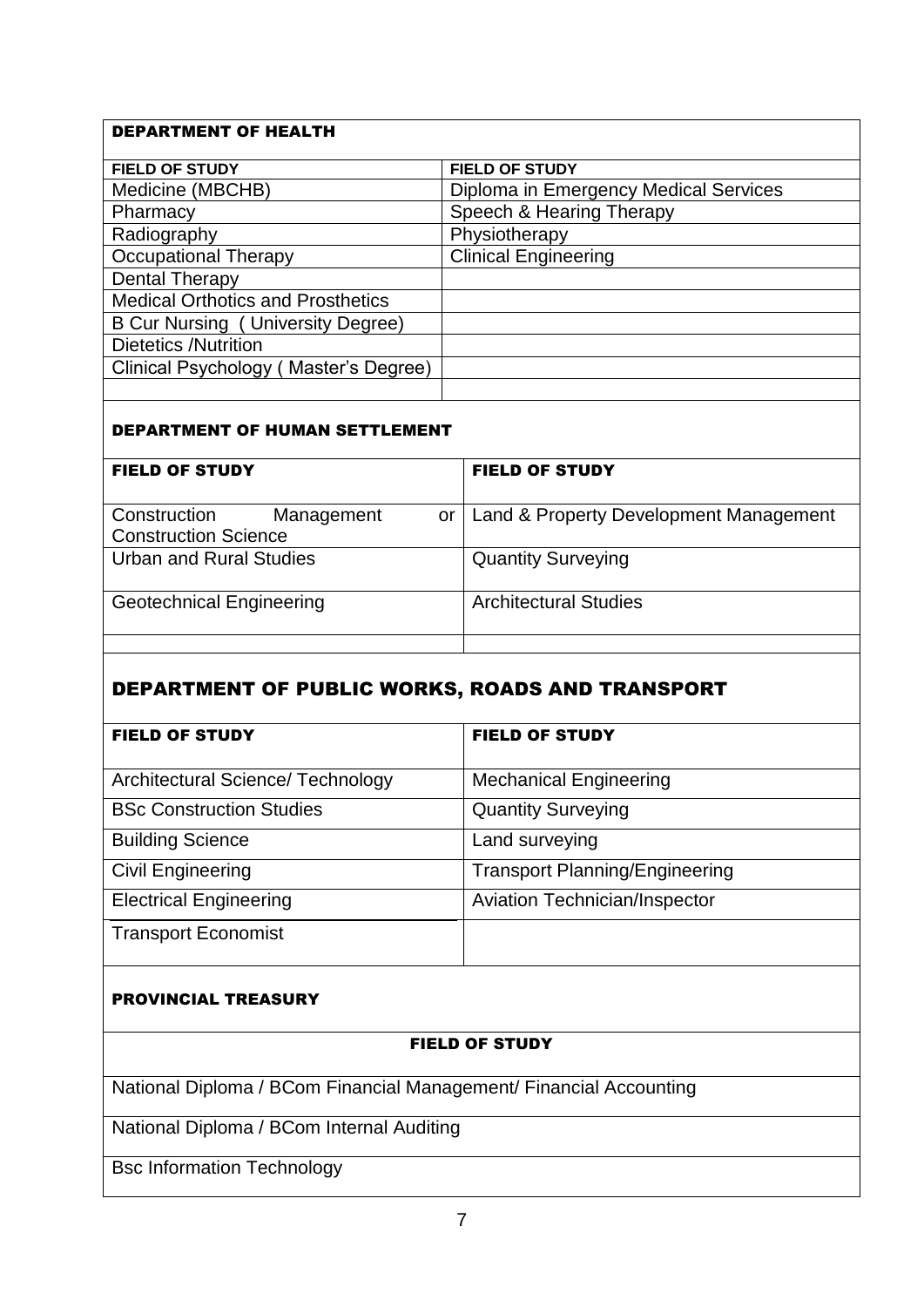# DEPARTMENT OF SAFETY, SECURITY AND LIAISON

| <b>FIELD OF STUDY</b>               | <b>FIELD OF STUDY</b>                              |
|-------------------------------------|----------------------------------------------------|
|                                     |                                                    |
| Crime<br>Prevention                 | Management   Road Transport/Road Safety Management |
| (Criminology)                       | /Engineering                                       |
| Road Traffic & Municipal Management | <b>Bachelor of Police Practice</b>                 |
|                                     |                                                    |
| <b>Transport Engineering</b>        |                                                    |
|                                     |                                                    |

### OFFICE OF THE PREMIER

| <b>FIELD OF STUDY</b>                                                    | <b>FIELD OF STUDY</b>                                                  |
|--------------------------------------------------------------------------|------------------------------------------------------------------------|
| organisational Design & Job Evaluation                                   | National Diploma or Degree in Work study & Technology & Job Evaluation |
| Bachelor of Science (Hons) or Bachelor of Technology: Quantity Surveying |                                                                        |

Bachelor of Science (Hons) or Bachelor of Technology : Civil Engineering

Bachelor of Science ( Hons) or Bachelor of Technology: Building Science

# DEPARTMENT OF CO-OPERATIVE GOVERNANCE & TRADITIONAL AFFAIRS

#### FIELD OF STUDY

Water and Sanitation Engineering

Environmental Engineering

#### **To qualify for the bursary scheme, the applicant must complete a bursary application form and attach the following:**

- i) Certified copy of grade 12 mid-year results (if currently in Grade 12) or Grade 12 certificate or NCV;
- ii) Certified copy of proof of residence in the Mpumalanga Province;
- iii) A letter/ provisional letter of acceptance or proof of registration from a higher education institution. Under no circumstances will an application be considered without a letter/ provisional letter of acceptance or proof of registration from the Higher Education Institution;
- iv) Certified copy of a South African Identity Document;
- v) Proof of income of Parent or Guardian;
- vi) Proof of disability from a registered medical doctor or clinic/hospital (if applicable)
- vii) Proof of indigent status

#### **PLEASE NOTE THE FOLLOWING:**

a) Only field of studies indicated on the template / advert will be considered for bursary award for 2017 academic year